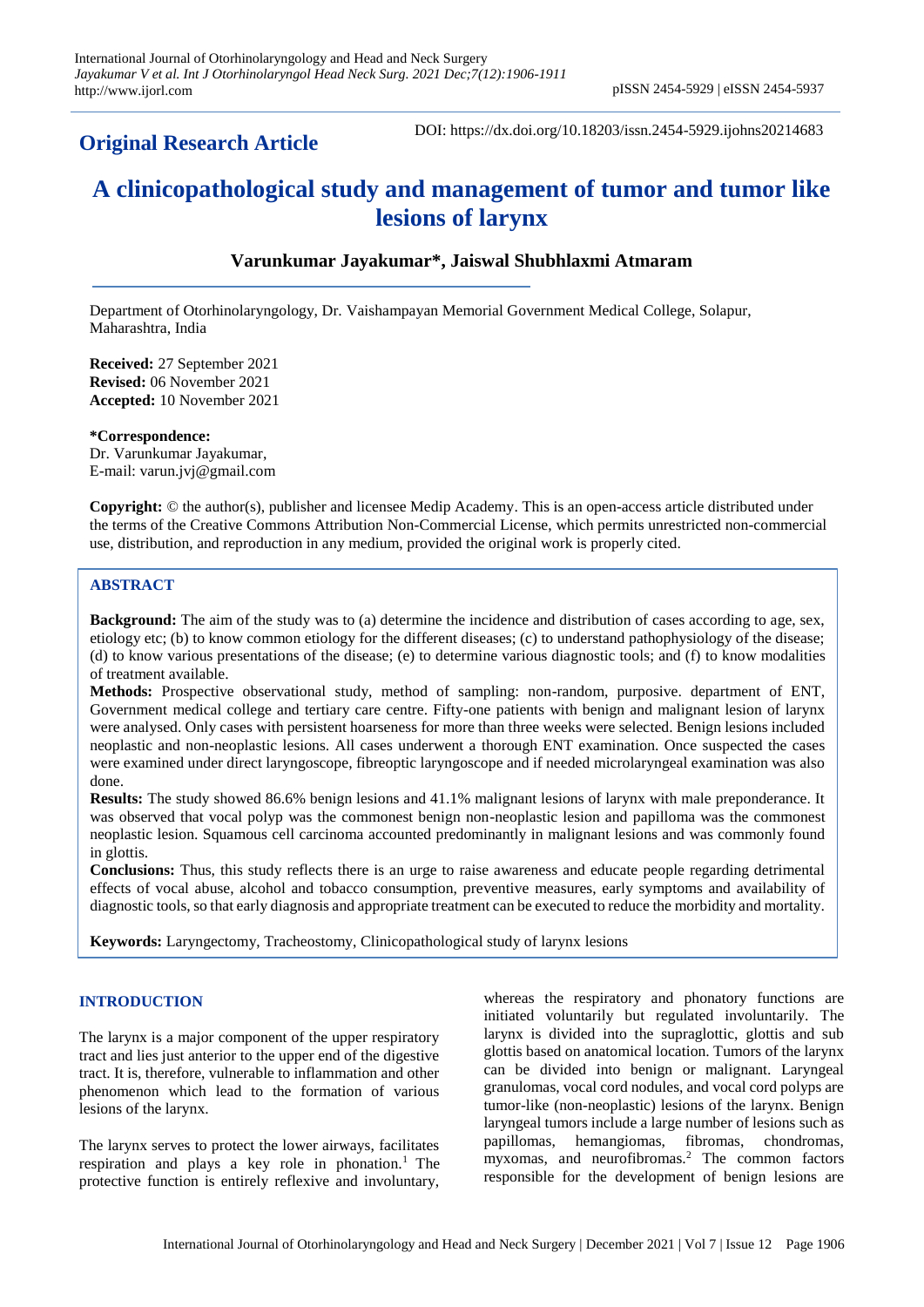vocal abuse, misuse, overuse, speaking in unnatural tones, exposure to various irritants like smoke, dust, fumes, alcohol etc. Hence, there is a need to detect these lesions early so that curative measures can be taken to improve quality of life. The aim of the study was to describe the clinicopathological features of patients with nonneoplastic and neoplastic lesions of the larynx and their management.

## **METHODS**

#### *Type of study*

The type of study was prospective observational study.

#### *Study approval*

Prior to commencement of this study- thesis and ethical committee (Institutional Ethics Committee) of Tertiary Care Centre and Government Medical College had approved the thesis protocol.

## *Place of study*

Place of study was department of ENT, Government Medical College and Tertiary Care Centre

#### *Period of study*

The study period was 2 years.

#### *Sample size*

The sample size included 51 cases.

#### *Selection of patients*

#### *Patient data collection and evaluation*

Fifty-one patients with benign and malignant lesion of larynx were analysed. Only cases with persistent hoarseness for more than three weeks were selected with proper informed written consent for the study and publication. Benign lesions included neoplastic and nonneoplastic lesions. All cases underwent a thorough ENT examination. Once suspected the cases were examined under direct laryngoscope, fibreoptic laryngoscope and if needed microlaryngeal examination was also done.

Benign non-neoplastic lesions were treated by voice rest, laser, or excision biopsy and the biopsy results were confirmed. The benign neoplastic lesions underwent video direct laryngoscope (70°, 4 mm) (Figure 1), direct laryngoscopic examination and routine X-rays. If needed Computed tomography (CT) scan was done.

The malignant lesions underwent either surgery or palliative care or been referred for chemo and radiotherapy. The deserving cases underwent open

surgical procedures, laser surgery and management results were analysed. With all this information analysis is made to obtain the aim of the study.

#### *Inclusion criteria*

The study included- (a) patients who were clinically diagnosed laryngeal lesions irrespective of their age, sex, occupation, and onset or duration of symptoms are included in this study; (b) patients attending in ENT outpatient department and ward, Tb and chest out-patient department and ward are also included in this study; and (c) patients complaints of: voice change and dysphagia which persists even after medical treatment of >3 weeks.

#### *Exclusion criteria*

The study excluded- (a) patients with oral and oropharyngeal lesions and cases with nasal and nasopharyngeal lesions; and (b) patients not willing to participate in the study.

#### *Study procedure*

Method of sampling was non-random, purposive. A short history was taken and physical examination was conducted on each patient who are clinically diagnosed with laryngeal lesions. Baseline investigations, as routinely required, were done followed by imaging studies, bacteriological studies, histopathological-cytological examination. Patients were then explained about their disease process and the line of management. All the necessary information regarding the study was explained to the patients or their valid guardian. Informed written consent was taken from the patients or their guardian willing to participate in the study. Detailed history was taken from the study group to establish proper diagnosis. Thorough physical examination was done in each case. Data collection sheets were filled in by the investigator himself. After completing the collection of data, it was compiled in a systematic way.

#### *Investigations*

#### *Radiological*

It included Contrast enhanced computed tomography neck and thorax, chest X-ray, X-ray neck anteroposterior and lateral view

#### *Diagnostic*

It included video direct laryngoscope (endoscope 70°, 4 mm), direct laryngoscopy with or without biopsy.

## *Blood*

It included hemoglobin, differential count, erythrocyte sedimentation rate, platelet count, bleeding time, clotting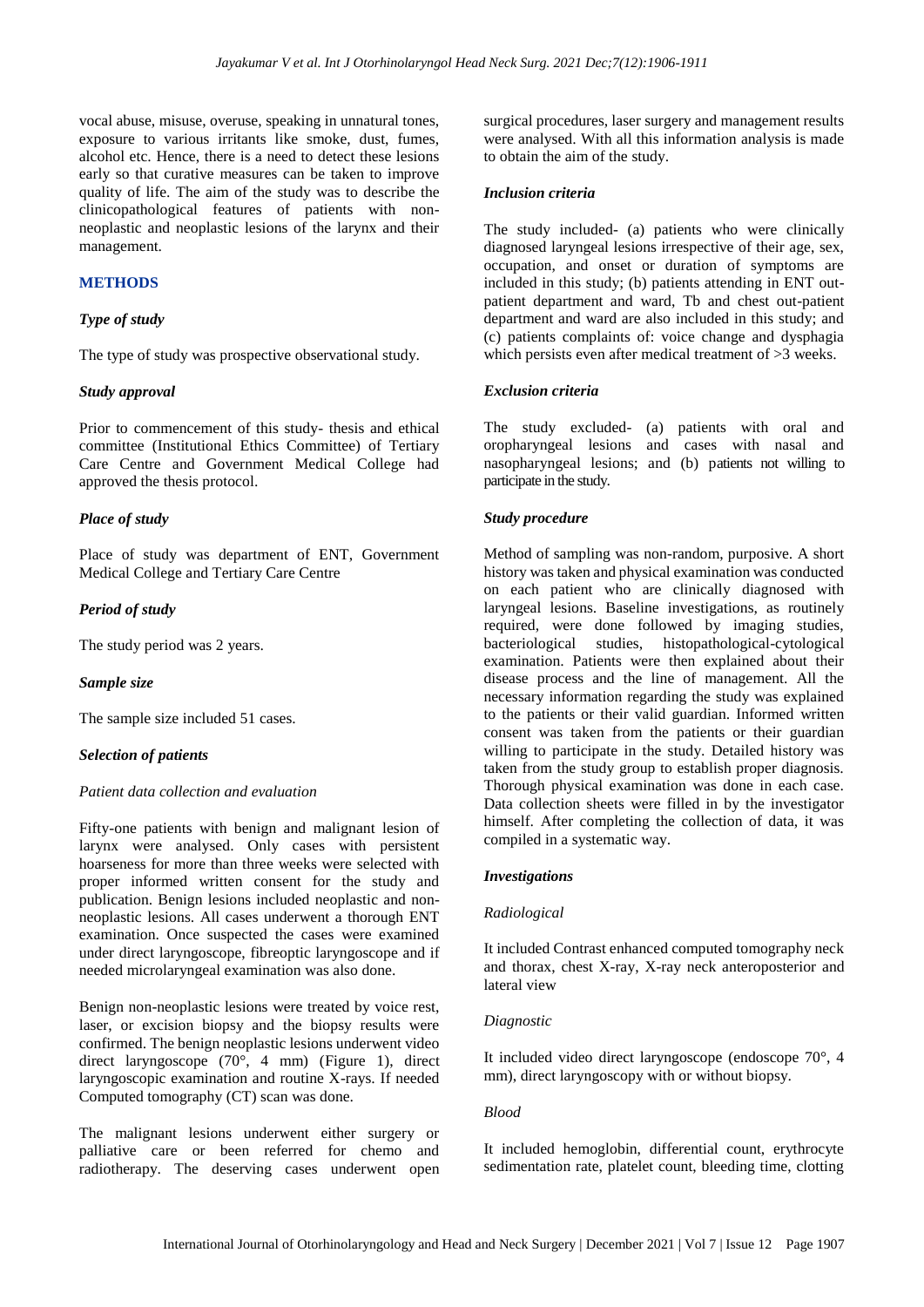time, prothrombin time and International normalized ratio (INR).

#### *Urine*

It included albumin, sugar, and microscopy.

#### *Bacteriological*

It included sputum for acid fast bacilli.

#### *Histopathological*

It included excision biopsy, fine needle aspiration cytology.

#### *Serological testing*

It included any other investigations if applicable.

#### *Management*

#### *Follow-up of patients*

Patients will be followed up (a) until the completion of their treatment; (b) after the treatment patient will be kept on regular long term follow up every 2-3 months.

## **RESULTS**

Table 1 shows that the benign lesions were found in all age groups but according to our study it is commonest in the 30-40 years (50%) of age and the malignant lesions were found in age groups 40-80 years but according to our study it is commonest in the 61-70 years of age.

As the Table 2 showed that there was male preponderance (72.5%) in both benign and malignant lesions. From the Table 3, vocal abuse considered as a common risk factor in benign lesions with 66.6%. As per the Table 4, the study showed 26 cases of tumour like lesions (86.6%) followed by 4 cases of benign tumours (13.3%) and it is noted that

vocal polyp is found to be the most common tumour like lesion (30%) followed by vocal nodule (20%). All patients with benign tumours accounted for 13.3% of total benign lesions had squamous papilloma.

According to the Table 5 it was found that, Squamous cell carcinoma (SCC) of glottis (57.1%) is more common, followed by supraglottis (38.2%) and then in subglottis (4.7%) with incidence in 6th and 7th decade. Most of the SCC are moderately differentiated (47.6%) followed by well differentiated (33.3%) and poorly differentiated (19.0%). Table 6 showed the history of smoking, alcohol and both as the risk factors in development of malignant lesions with people having smoking history (42.8%), alcohol consumption (9.5%) and with addictions of both (14.2%). With the distribution of malignant lesions according to subsites involved and staging (Table 7) most patients of carcinoma larynx i.e.; 12 of 21 cases (57.1%) presented to us with stage IV disease, followed by stage III in 5 (23.8%). The most common stage in supraglottic carcinoma was stage IVA (50%) and in glottic carcinoma was stage III (41.6%). A single case of subglottic carcinoma was presented with stage IVB.

Table 8 explained the treatment modalities of laryngeal malignancy, of the 8 cases of supraglottic carcinoma, 5 cases (62.5%) underwent total laryngectomy with permanent tracheostomy and neck dissection, 3 cases (37.5%) one was not willing for surgery and so received chemotherapy and radiotherapy. Of the 12 cases of glottic carcinoma, 6 cases (50%) underwent total laryngectomy as the extension was vast for organ preservation and, 2 (16.6%) were posted for laser excision and 4 cases (33.3%) received chemotherapy and radiotherapy.

And one subglottic carcinoma patient was inoperable and hence palliative care was given. As per Figure 2, all the patients who were taken in our study underwent video direct laryngoscopy (51) patients (100%) and patients who were suspected for malignant lesions underwent contrast enhanced computed tomography and pre-operative biopsy- 21 patients (41.1%).

| Age          | <b>Benign</b>  |               |          |               |                | <b>Malignant</b> |                |               |          |               |                |          |
|--------------|----------------|---------------|----------|---------------|----------------|------------------|----------------|---------------|----------|---------------|----------------|----------|
| group        | <b>Male</b>    |               | Female   |               | <b>Total</b>   |                  | <b>Male</b>    |               | Female   |               | <b>Total</b>   |          |
| (years)      | N              | $\frac{6}{6}$ | N        | $\frac{0}{0}$ | N              | $\frac{0}{0}$    | N              | $\frac{6}{6}$ | N        | $\frac{0}{0}$ | N              | $\%$     |
| $1 - 10$     |                | 5.3           |          | 9             | $\overline{c}$ | 6.7              | $\overline{0}$ | $\Omega$      | $\theta$ | $\Omega$      | $\Omega$       | $\theta$ |
| $11 - 20$    |                | 5.3           |          | 9             | 2              | 6.7              | $\theta$       | $\Omega$      | $\theta$ | $\Omega$      | 0              | $\theta$ |
| $21 - 30$    | 4              | 21            | 2        | 18.2          | 6              | 20               | $\theta$       | $\Omega$      | $\theta$ | $\Omega$      | $\theta$       | $\Omega$ |
| $31 - 40$    | 11             | 57.9          | 4        | 36.4          | 15             | 50               |                | 5.6           |          | 33.3          | 2              | 9.5      |
| $41 - 50$    | $\overline{2}$ | 10.5          | 3        | 27.3          | 5              | 16.6             | $\Omega$       | $\Omega$      |          | 33.3          |                | 4.8      |
| 51-60        | $\theta$       | $\theta$      | $\theta$ | $\theta$      | 0              | $\overline{0}$   | 2              | 11.1          | $\theta$ | $\Omega$      | 2              | 9.5      |
| 61-70        | $\Omega$       | $\Omega$      | 0        | $\Omega$      | $\overline{0}$ | $\theta$         | 9              | 50            |          | 33.3          | 10             | 47.7     |
| 71-80        | $\Omega$       | $\theta$      | $\theta$ | $\Omega$      | $\theta$       | $\theta$         | 4              | 22.2          | $\theta$ | $\Omega$      | 4              | 19       |
| >80          | $\theta$       | $\theta$      | $\Omega$ | $\Omega$      | $\theta$       | $\theta$         | $\overline{2}$ | 11.1          | $\theta$ | $\Omega$      | $\overline{2}$ | 9.5      |
| <b>Total</b> | 19             | 100           | 11       | 101           | 30             | 100              | 18             | 100           | 03       | 100           | 21             | 100      |

#### **Table 1: Distribution of benign and malignant cases according to age and gender.**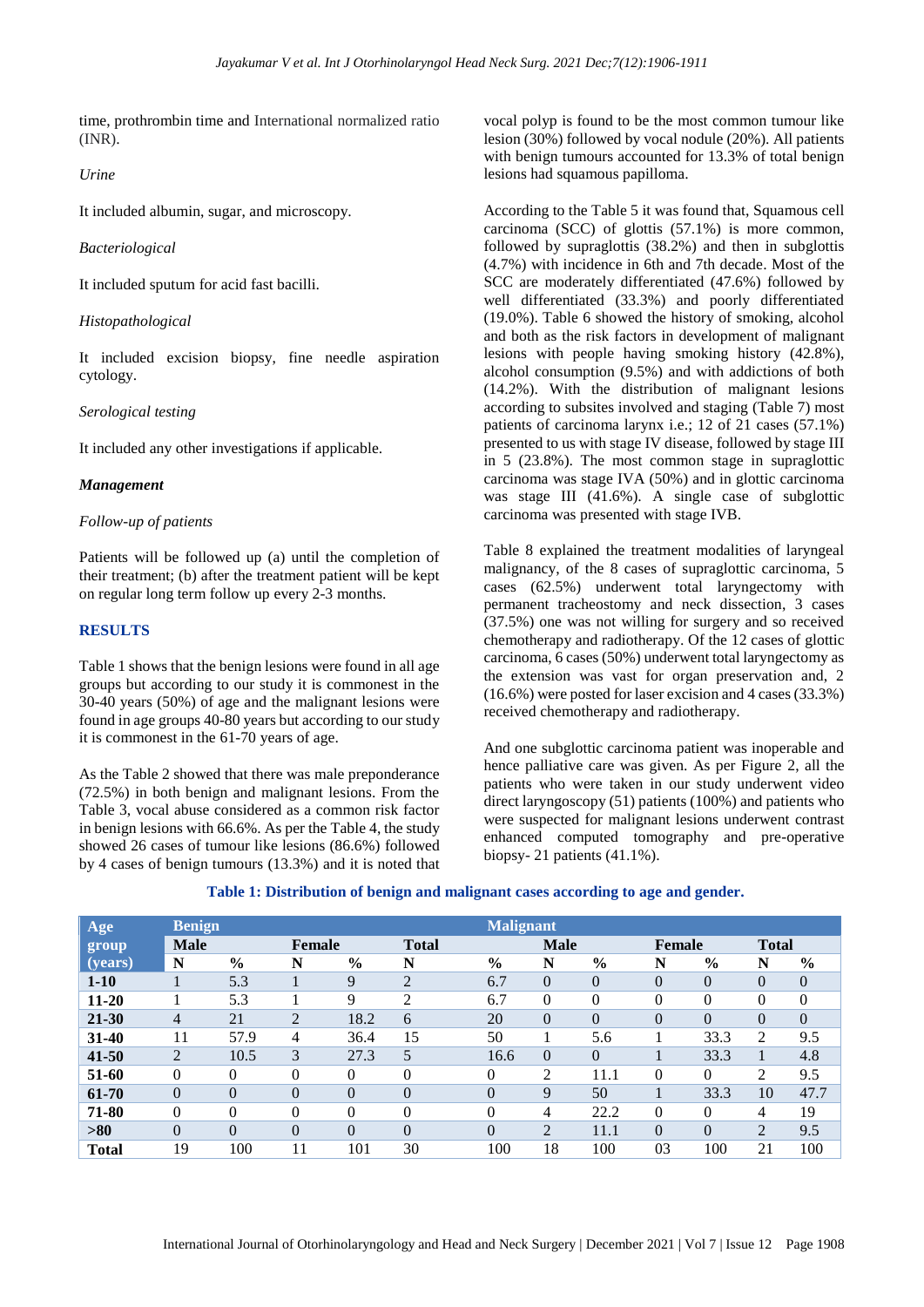## **Table 2: Diagnosis and sex distribution.**

| <b>Types</b>     | <b>Male</b> |               | <b>Female</b> |               | <b>Total</b> |               |  |
|------------------|-------------|---------------|---------------|---------------|--------------|---------------|--|
|                  | N           | $\frac{0}{0}$ |               | $\frac{0}{0}$ | N            | $\frac{0}{0}$ |  |
| <b>Benign</b>    | 19          | 63.3          |               | 36.7          | 30           | 58.8          |  |
| <b>Malignant</b> | 18          | 85.7          |               | 14.3          | 21           | 41.2          |  |
| <b>Total</b>     | $\sim$      | 72.5          |               | 27.5          |              | 100           |  |

#### **Table 3: Voice abuse as a risk factor in benign lesions.**

| <b>Pathology</b>      | <b>Male</b> |               | <b>Female</b> |               | <b>Total</b> |               |
|-----------------------|-------------|---------------|---------------|---------------|--------------|---------------|
|                       | N           | $\frac{0}{0}$ | N             | $\frac{0}{0}$ | N            | $\frac{0}{0}$ |
| Vocal polyp           |             | 46.6          |               | 40            |              | 45            |
| Vocal cyst            |             | 6.7           |               | 20            | 2            | 10            |
| <b>Vocal nodule</b>   |             | 33.3          |               | 20            | 6            | 30            |
| <b>Rinkes</b> edema   | $\Omega$    |               |               | 20            |              |               |
| Leucoplakia           |             | 6.7           |               |               |              |               |
| <b>Sulcus nocalis</b> |             | 6.7           |               |               |              |               |

## **Table 4: Distribution of benign diseases according to gender.**

| <b>Diseases</b>               | <b>Male</b>    |               | <b>Female</b>  |               | <b>Total</b>   |               |
|-------------------------------|----------------|---------------|----------------|---------------|----------------|---------------|
|                               | N              | $\frac{0}{0}$ | N              | $\frac{0}{0}$ | N              | $\frac{0}{0}$ |
| <b>Vocal cyst</b>             |                | 5.3           |                | 9             | $\overline{c}$ | 6.8           |
| <b>Vocal nodule</b>           | 5              | 26.3          |                | 9             | 6              | 20            |
| <b>Vocal polyp</b>            | 7              | 36.8          | 2              | 18.2          | 9              | 30            |
| Rinkes edema                  | $\overline{0}$ | $\Omega$      |                | 9             |                | 3.3           |
| <b>Sulcus vocalis</b>         |                | 5.3           | $\theta$       | $\Omega$      |                | 3.3           |
| <b>Tuberculous laryngitis</b> | $\overline{0}$ | $\Omega$      | $\overline{2}$ | 18.2          | $\overline{2}$ | 6.7           |
| <b>Recurrent respiratory</b>  | $\overline{2}$ | 10.4          | 2              | 18.2          | 4              | 13.3          |
| papillomatosis                |                |               |                |               |                |               |
| <b>Intubation granuloma</b>   |                | 5.3           | $\overline{2}$ | 18.2          | 3              | 10            |
| Leucoplakia                   |                | 5.3           | $\Omega$       | 0             |                | 3.3           |
| <b>Chronic laryngitis</b>     |                | 5.3           | $\Omega$       | $\Omega$      |                | 3.3           |
| <b>Total</b>                  | 19             | 100           | 11             | 100           | 30             | 100           |

## **Table 5: Distribution of malignant lesions according to subsites and histology and grading.**

| <b>Distribution</b>       | <b>Anatomical site</b> |               | <b>Histological type</b> |    |               |  |
|---------------------------|------------------------|---------------|--------------------------|----|---------------|--|
|                           | N                      | $\frac{0}{0}$ |                          |    | $\frac{0}{0}$ |  |
| <b>Supraglottis</b>       |                        | 38.2          | <b>SCC</b>               |    | 100           |  |
| <b>Glottis</b>            | 12                     | 57.1          | <b>SCC</b>               |    | 100           |  |
| <b>Transglottis</b>       | 0                      | 0             |                          |    |               |  |
| <b>Subglottis</b>         |                        | 4.7           | <b>SCC</b>               |    | 100           |  |
| <b>Grades</b>             |                        |               |                          |    |               |  |
| Well differentiated       |                        |               |                          |    | 33.3          |  |
| Moderately differentiated |                        |               |                          | 10 | 47.6          |  |
| Poorly differentiated     |                        |               |                          | 4  | 19.0          |  |
| Undifferentiated          |                        |               |                          |    | $\theta$      |  |

## **Table 6: Distribution of malignant lesions according to addictions.**

| <b>Distribution</b> | Smoking  |               | Alcohol |              | <b>Smoking and alcohol</b> |               |  |
|---------------------|----------|---------------|---------|--------------|----------------------------|---------------|--|
|                     | N<br>. . | $\frac{0}{6}$ |         | $\mathbf{0}$ |                            | $\frac{0}{0}$ |  |
| <b>SCC</b>          |          |               |         | ر.,          |                            | 14.4          |  |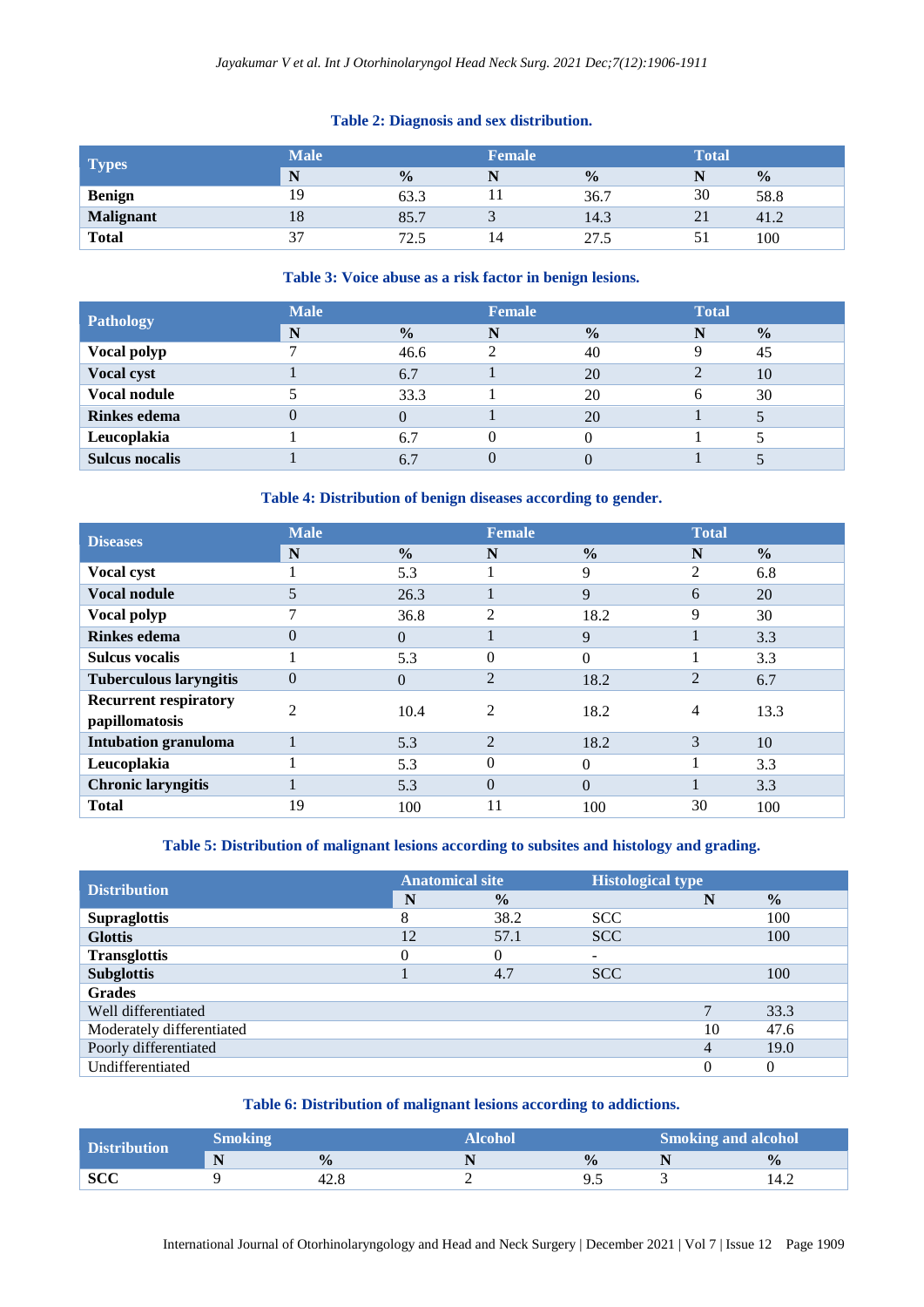#### **Table 7: Distribution of malignant lesions according to subsites involved and staging.**

| <b>Subsite involved</b> |                | <b>Staging</b> |                |               |                |               |                         |          |                |               |                |          | <b>Total</b> |               |
|-------------------------|----------------|----------------|----------------|---------------|----------------|---------------|-------------------------|----------|----------------|---------------|----------------|----------|--------------|---------------|
|                         | $\mathbf{I}$   |                | $\mathbf{I}$   |               | Ш              |               | <b>IVA</b>              |          | <b>IVB</b>     |               | <b>IVC</b>     |          |              |               |
|                         | N              | $\frac{6}{9}$  | N              | $\frac{6}{9}$ | N              | $\frac{6}{9}$ | N                       | $\%$     | N              | $\frac{0}{0}$ | N              | $\%$     | N            | $\frac{6}{9}$ |
| <b>Supraglottis</b>     | $\overline{0}$ | $\theta$       | $\overline{0}$ | $\theta$      | $\overline{2}$ | 25            | 4                       | 50       | 2              | 25            | $\theta$       | $\theta$ | 8            | 38            |
| <b>Glottis</b>          | $\overline{c}$ | 16.6           | 2              | 16.6          | 5              | 41.6          | $\overline{\mathbf{3}}$ | 25       | $\overline{0}$ | $\theta$      | $\theta$       | $\theta$ | 12           | 57            |
| <b>Subglottis</b>       | $\overline{0}$ | $\Omega$       | $\overline{0}$ | $\theta$      | $\theta$       | $\theta$      | $\theta$                | $\Omega$ |                | 100           | $\overline{0}$ | $\theta$ |              | 5             |
| <b>Total</b>            | ◠              | 95             | ∍              | 9.5           | 5.             | 23.8          | 9                       | 42.8     | 3              | 14.2          | $\theta$       | $\theta$ | 21           | 100           |

#### **Table 8: Treatment modalities of malignant lesions.**

|                        | <b>Management</b> |               | <b>Total</b> |                      |                 |               |    |               |
|------------------------|-------------------|---------------|--------------|----------------------|-----------------|---------------|----|---------------|
| <b>Diagnosis</b>       | Laryngectomy      |               |              | <b>Laser surgery</b> | $C\setminus RT$ |               |    |               |
|                        | N                 | $\frac{6}{9}$ |              | $\frac{6}{6}$        |                 | $\frac{0}{0}$ |    | $\frac{6}{6}$ |
| Carcinoma supraglottis |                   | 62.5          |              |                      |                 | 37.5          | 8  | 38            |
| Carcinoma glottis      |                   | 50            |              | 16.6                 |                 | 33.3          | 12 | 57            |
| Carcinoma subglottis   |                   |               |              |                      |                 | 100           |    |               |
| Total                  |                   | 100           |              | 100                  |                 | 100           |    | 100           |



**Figure 1: Video direct laryngoscopy picture of a patient with complaints of hoarseness of voice showing left vocal cord (white patch) leucoplakia.**



**Figure 2: Bar graph depicting the diagnostic tools used in the study.**

#### **DISCUSSION**

Tumours and tumours like lesions are usually detected early due to change of voice, but the early and precise diagnosis of malignant tumours is still a challenge. This was a prospective, observational study in a tertiary care centre over a period of 2 years with the above said inclusion criteria. All the patients with laryngeal masses suspicious of malignancy were evaluated with direct laryngoscope under sedation/general anaesthesia and